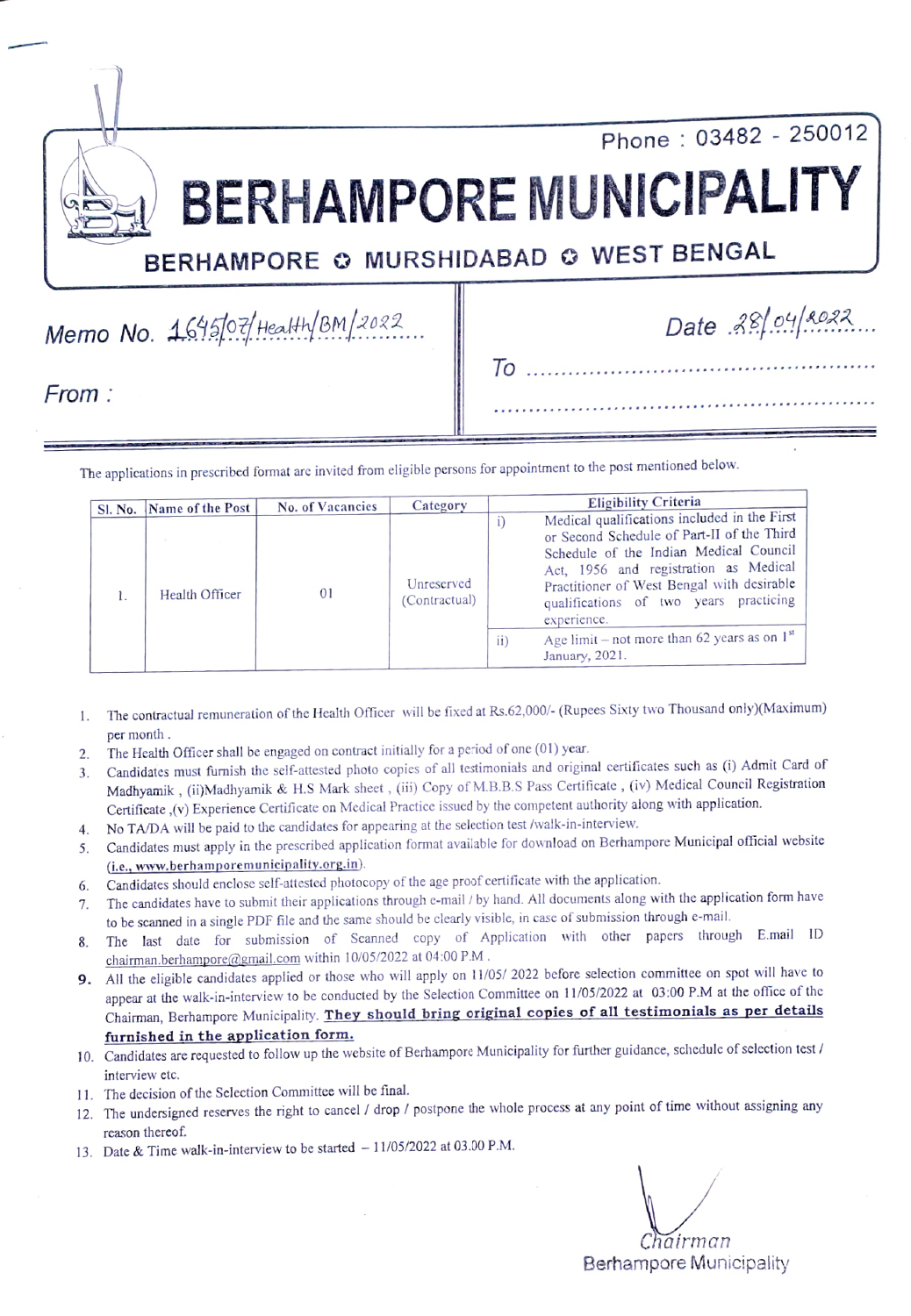## APPLICATION FORMAT

 $\overline{u}$ 

 $\mathbb{L}_{\infty}$ 

 $\sqrt{0.3482 - 250012}$ 

 $\sim$ 

(Should be filled in BLOCK letters only)

|      |                                              | Zost Applied for Health Officer (Contractual)                                       |                  |                 |                                                         |  |  |  |
|------|----------------------------------------------|-------------------------------------------------------------------------------------|------------------|-----------------|---------------------------------------------------------|--|--|--|
| To   | The Chairperson<br>Board of Administrators   | <b>Berhampore Municipality</b><br>Berhampore, Murshidabad                           |                  |                 | Paste<br>one<br>self-attested<br>passport<br>size image |  |  |  |
| Sir, |                                              | Application for the post of Health Officer(Contractual) in Berhampore Municipality. |                  |                 |                                                         |  |  |  |
| 1.   |                                              |                                                                                     |                  |                 |                                                         |  |  |  |
| 2.   |                                              |                                                                                     |                  |                 |                                                         |  |  |  |
| 3.   | Gender (Tick):<br>Male $\Box$ Female $\Box$  |                                                                                     |                  |                 |                                                         |  |  |  |
| 4.   |                                              |                                                                                     |                  |                 |                                                         |  |  |  |
| 5.   | $\frac{1}{2}$<br>Date of Birth (DD/MM/YYYY): |                                                                                     |                  |                 |                                                         |  |  |  |
|      | a.                                           |                                                                                     |                  |                 |                                                         |  |  |  |
| 6.   |                                              |                                                                                     |                  |                 |                                                         |  |  |  |
| 7.   | Address:                                     |                                                                                     |                  |                 |                                                         |  |  |  |
|      |                                              |                                                                                     |                  |                 |                                                         |  |  |  |
|      |                                              |                                                                                     |                  |                 |                                                         |  |  |  |
|      |                                              |                                                                                     |                  |                 |                                                         |  |  |  |
|      |                                              |                                                                                     |                  |                 |                                                         |  |  |  |
|      |                                              |                                                                                     |                  |                 |                                                         |  |  |  |
|      |                                              |                                                                                     |                  |                 |                                                         |  |  |  |
|      |                                              |                                                                                     |                  |                 |                                                         |  |  |  |
| 8.   | <b>Contact Details:</b>                      |                                                                                     |                  |                 |                                                         |  |  |  |
|      |                                              |                                                                                     |                  |                 |                                                         |  |  |  |
|      |                                              |                                                                                     |                  |                 |                                                         |  |  |  |
| 9.   |                                              | Academic Qualification (s):                                                         |                  |                 |                                                         |  |  |  |
|      | Sl. No.                                      | School / Board / University /<br>Institution                                        | Degree / Diploma | Year of Passing | Percentage of marks<br>obtained                         |  |  |  |
|      |                                              |                                                                                     |                  |                 |                                                         |  |  |  |